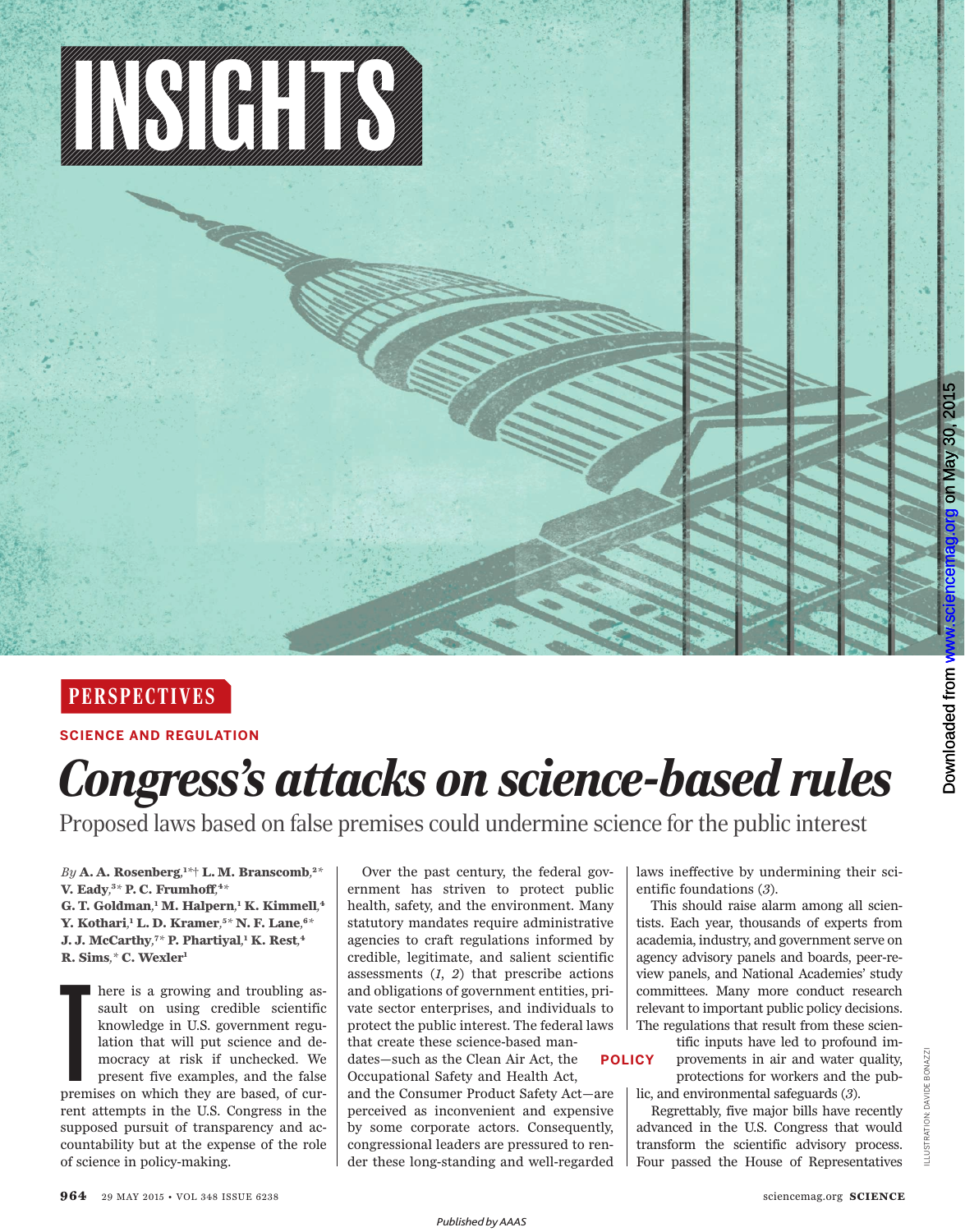

last year but failed to advance in the Senate. Four of the five bills were reintroduced and three passed the House this year; with the fourth likely to pass soon. All have Senate sponsors. Although effective advocacy by scientists has helped stymie their progress thus far, any of these bills could be attached to must-pass legislation, and some presidential candidates are already embracing them as necessary reforms.

The bills employ insidious, albeit creative, approaches to weaken the ability of science to inform federal rule-making. One approach is to shift regulatory decisions from career employees in federal agencies working with experts to politicians in Congress vulnerable to special-interest influence. The Regulations from the Executive in Need of Scrutiny (REINS) Act, which backers say will make regulatory agencies more accountable and reduce undue burdens on businesses, requires joint congressional approval within 70 legislative days for any new or updated major rule with an annual economic impact of \$100 million or more. If either chamber fails to act, the agency cannot move forward with the rule until the next Congress convenes and jointly approves the rule. The act suggests no criteria for Congress in evaluating a rule. Agencies, on the other hand, must adhere to specific statutory requirements—including basing decisions on science in many cases—and must defend their decisions in court. Given the current gridlock on Capitol Hill, few regulatory protections would survive both houses of Congress. Rather than increasing accountability which of course is a worthwhile goal—the proposed mechanism for approval would, in effect, prevent science-based rules from ever being implemented.

A second approach is to tie up federal agencies in additional and redundant bureaucracy, even as their budgets decrease. This will make efficient rule-making even more difficult if not impossible. The Regulatory Accountability Act, with a stated goal of reducing costs to business, passed the House

in February, and imposes more than 70 new requirements on development, analysis, and public engagement processes that agencies must follow in updating or creating new rules ( *4*). This includes additional formal administrative hearings that would give regulated industry and others the opportunity to directly challenge and cross-examine the agency on the science underlying its cost-benefit analysis. The act makes the least costly approach the default option for new public health and safety regulations even if it is less protective, a change from current laws which typically prioritize public health protection over cost. The act also gives the White House Office of Management and Budget the power to override independent scientific advice on the costs, benefits, and risks of proposed regulations, enabling implementation of regulations that might not reflect the best available science as required by statute.

Or take the Sound Science Act. Introduced in the House last year and likely to resurface in the current Congress, the legislation is ostensibly designed to improve the scientific basis for regulations. The bill requires agencies to hold additional public comment periods specifically on all scientific findings throughout the process and each time a new finding is considered. Furthermore, agencies must give "greatest weight to information that is based on experimental, empirical, quantifiable, and reproducible data." But, as scientists know well, and as AAAS (American Association for the Advancement of Science, which publishes *Science*) has noted (5), some good science cannot be easily subjected to reproducible experiments. Should modeling studies be excluded? Is qualitative information not to be considered? The decision about how to weigh different types of information should be a scientific decision, not a political mandate. Although, in many cases, such weighting may be appropriate, this decision should be left to technical experts who understand how to interpret the data. Otherwise, decisions might not be based on the best understanding of the scientific evidence.

A third approach is to limit the information that regulators can use. The Secret Science Reform Act, passed by the House in February 2015, mandates that the Environmental Protection Agency (EPA) may only put forward a regulation if all of the data, models, methods, and other information in the science studies used in its development are publicly available, accessible, and reproducible. Supposedly, the data are required so that the "public" can analyze the data for themselves, although, in practice, it is likely that special interest groups will hire scientists to reanalyze the data to cast doubt on results that are not to their liking in order to delay the regulatory process. Although

*<sup>1</sup>Center for Science and Democracy, Union of Concerned Scientists, Cambridge, MA 02138, USA. <sup>2</sup>University of California, San Diego, La Jolla, CA 92093, USA. <sup>3</sup>Conservation Law Foundation, Boston, MA 02110, USA. <sup>4</sup>Union of Concerned Scientists, Cambridge, MA 02138, USA. <sup>5</sup>William and Flora Hewlett Foundation, Menlo Park, CA 94025, USA. <sup>6</sup>Baker Institute of Public Policy, Rice University, Houston, TX 77005, USA. <sup>7</sup>Harvard University, Cambridge, MA 02138, USA. \*Steering Committee member, Center for Science and Democracy, Union of Concerned Scientists.* †*Corresponding author. E-mail: arosenberg@ucsusa.org*